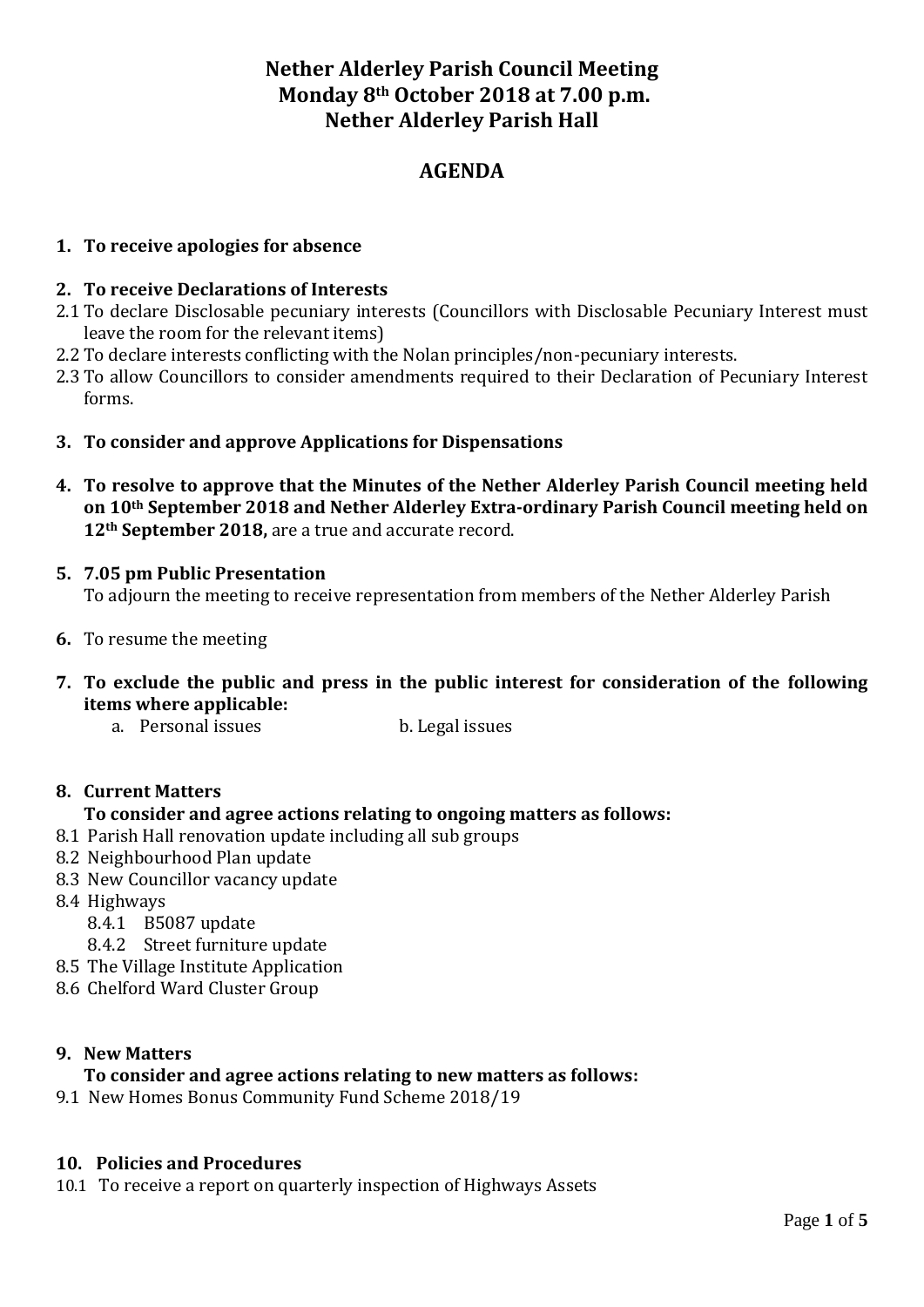- 10.2 Review NAPC Health and Safety Policy
- 10.3 Review NAPC Model Publication Scheme

# **11. Finance: Finance Schedule (Appendix A)**

- 11.1 To note receipt of income, as listed in schedule (A1)
- 11.2 To consider and approve items for payment as listed in schedule (A2)
- 11.3 To consider and approve direct debits/standing orders as listed in schedule (A3)
- 11.4 To consider and approve administration and expenses costs as listed in schedule (A4)

# **12. Correspondence**

## **To receive and consider new correspondence sent to the Parish Council and agree actions to take in response to the following communication**:

- 12.1 Spatial Planning Update (September 2018)
- 12.2 Invitation to attend the Civic Service from the Mayor of Cheshire East (Sunday 7th October 2018 at 10.45 a.m.)
- 12.3 11.09.18 Cheshire East planning documents consultations (11th Sept. 22nd Oct. 2018)
- 12.4 Cheshire Police and Crime Commissioner to hold events to consult on draft rural crime stategy
- 12.5 30.09.18 Local Crime Report

## **13. Planning**

## **13.1 To consider and approve responses to new planning applications:**

| <b>Application No:</b> | 18/4290M                                                                                                                                                                                            |
|------------------------|-----------------------------------------------------------------------------------------------------------------------------------------------------------------------------------------------------|
| Proposal:              | Single storey extension to existing outbuilding, raising of roof of<br>existing outbuilding and addition of dormer windows on rear<br>elevation and roof lights on front elevation (resubmission of |
|                        | 17/5114M)                                                                                                                                                                                           |
| Location:              | HEATHFIELD HOUSE, BOLLINGTON LANE, NETHER ALDERLEY,<br>MACCLESFIELD, CHESHIRE, SK10 4TB                                                                                                             |
| National Grid Ref:     | 383323 375038                                                                                                                                                                                       |

### **13.2 To consider any other Planning matters including decisions to Planning Applications:**

### **14. Burial Board**

### **To consider communication and issues relating to the Burial Ground:**

14.1 To consider purchase of garden machinery for Groundsman

### **15. Parish Hall**

- 15.1 To receive reports from members of the Parish Hall Joint Management Committee
- 15.2 To consider any other matters relating to the Parish Hall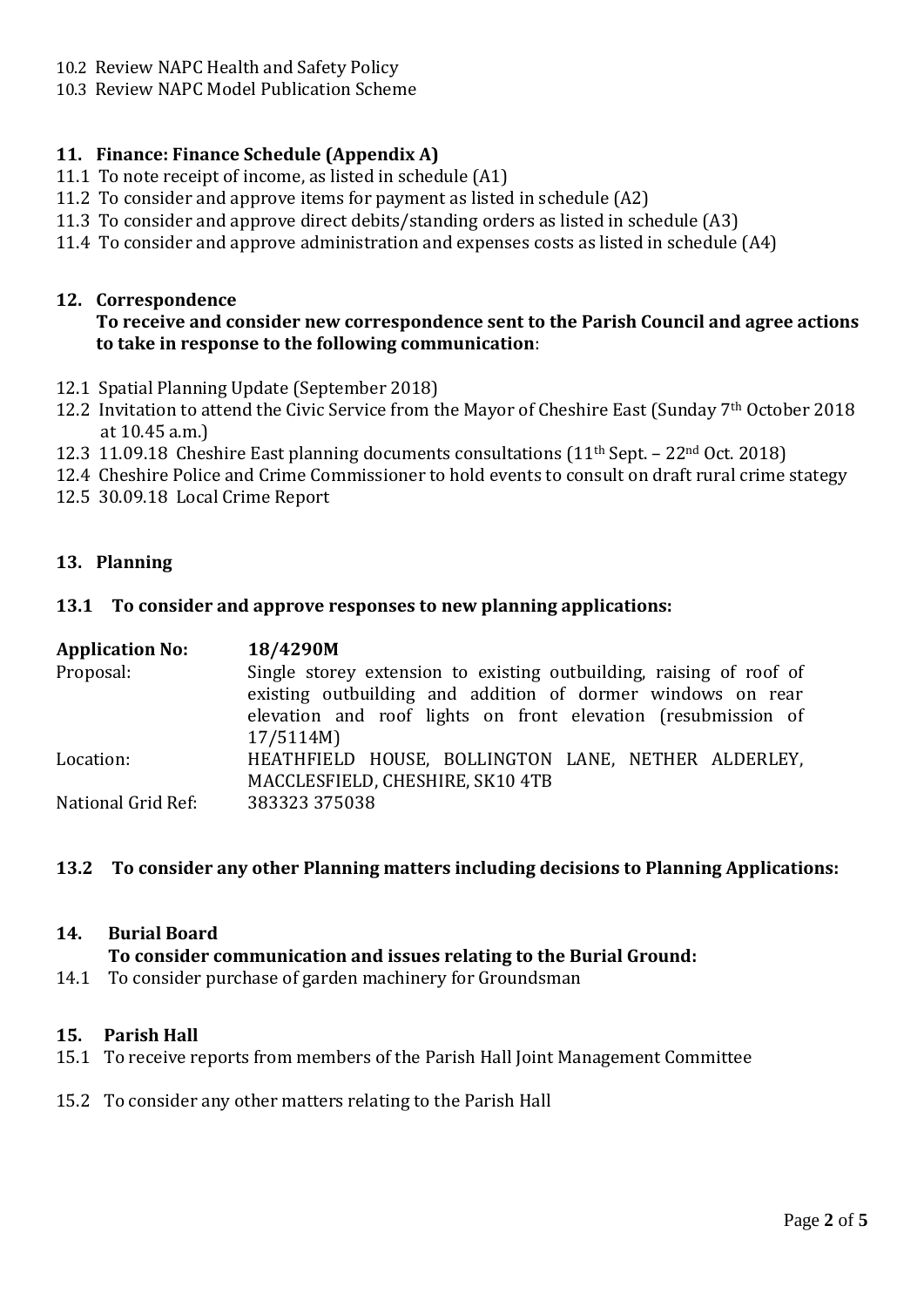# **16. Councillor's reports and items for future agenda**

Councillors may use this opportunity to report minor matters of information not included elsewhere on the agenda and to raise items for future agendas (not for debate or decision making)

# **17. Next Parish Council meeting:**

To confirm the next Parish Council meeting on Monday 12th November 2018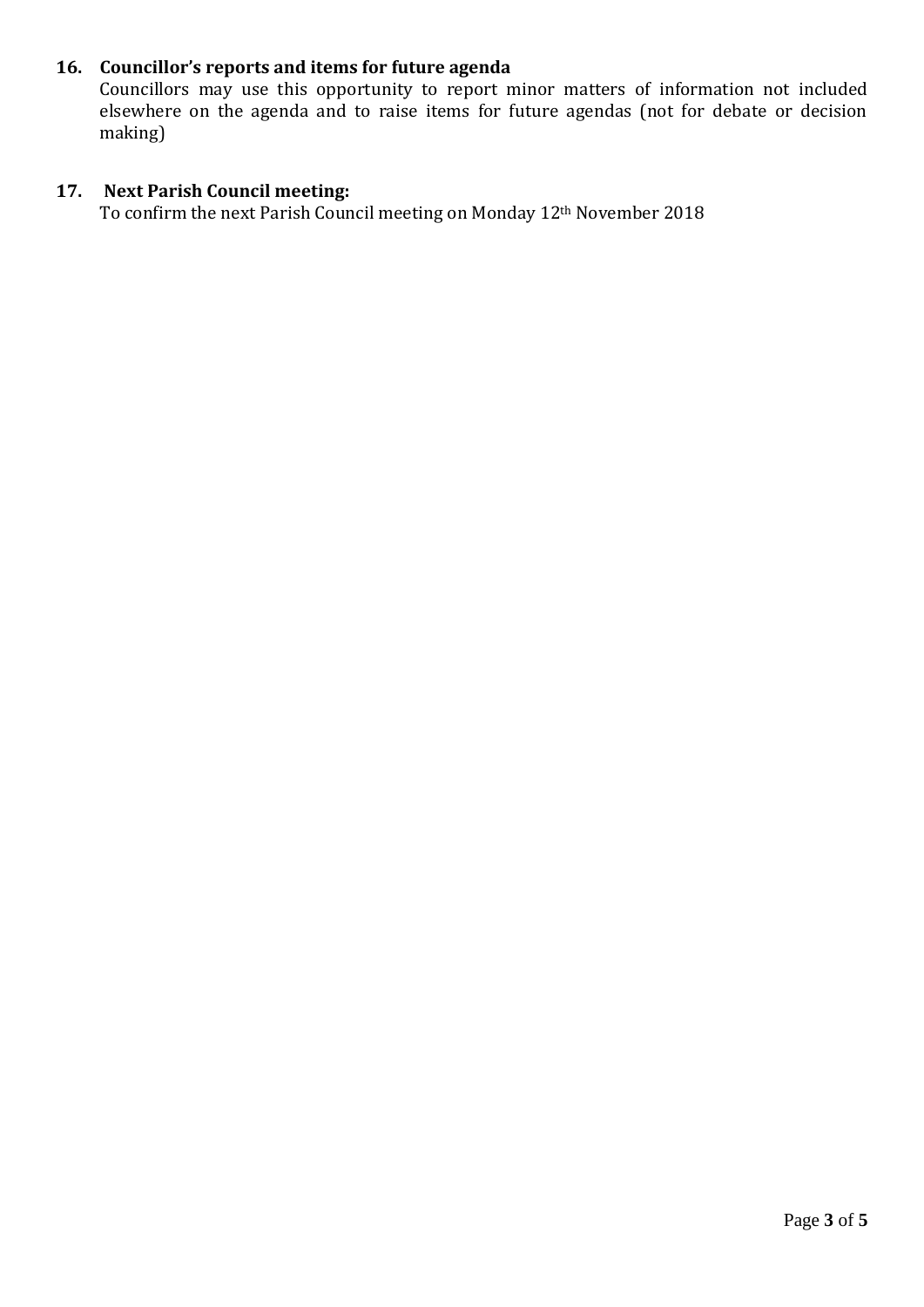# **APPENDIX A**

# **Nether Alderley Parish Council Meeting Monday 8th October 2018 at 7.00 p.m. Nether Alderley Parish Hall**

# **Schedule of Receipts and Payments**

### **A1. Receipt of Income**

| 04.09.18 | <b>BACS</b> | £10.500.00 | Cheshire East Council    | 50% Precept |
|----------|-------------|------------|--------------------------|-------------|
| 28.09.18 | <b>BACS</b> | £91.48     | <b>Utility Warehouse</b> | Refund      |

### **A2. Invoices for payment**

| 1385                              | Mrs. B.Thorpe                                                                  |         | £753.09<br>Salary and expenses, October 2018                                                              | $\boldsymbol{H}$ |
|-----------------------------------|--------------------------------------------------------------------------------|---------|-----------------------------------------------------------------------------------------------------------|------------------|
| 1386                              | <b>HMRC</b>                                                                    |         | £13.66<br>Tax and NI, October 2018                                                                        | H                |
| 1387                              | Henshaws Envirocare Ltd.                                                       |         | <b>£42.58</b> (£35.48 plus £7.10 VAT)<br>2 x waste collections -September 2018                            | E, F, G          |
| 1388                              | PKF Littlejohn LLP                                                             |         | £240.00 (£200 plus £40.00 VAT)<br>External Audit fee 2017/18                                              | $\boldsymbol{I}$ |
| 1389                              | Chelford Farm Supplies Ltd.                                                    |         | £567.00 (£472.50 plus £94.50 VAT)<br>Replacement strimmer                                                 | $\boldsymbol{A}$ |
| 1390                              | <b>Byers Electrical Installations</b>                                          |         | £500.00                                                                                                   | $\boldsymbol{K}$ |
|                                   | A3. Direct Debits/Standing Orders for approval<br><b>Cheshire Pension Fund</b> | £170.00 | June 2018 pension contribution<br>Debited on or after 15 <sup>th</sup> September 2018                     | $\boldsymbol{H}$ |
| £0.00<br><b>Utility Warehouse</b> |                                                                                |         | Parish Hall Electricity for August 2018 debited on or after<br>28 <sup>th</sup> September 2018            | E,F,G            |
|                                   |                                                                                |         | A A Annuarial to formand to Dornall nuariday for including in Dornall Donant for Clark's amongos (solomni |                  |

**A4. Approval to forward to Payroll provider for inclusion in Payroll Report for Clerk's expenses/salary:** Additional Hours, Travel and Administration/Stationery Costs: **£304.96** *H*

**Signed…………………………………………….. Chairman of Meeting**

**Signed……………………………………………. Clerk and Responsible Financial Officer**